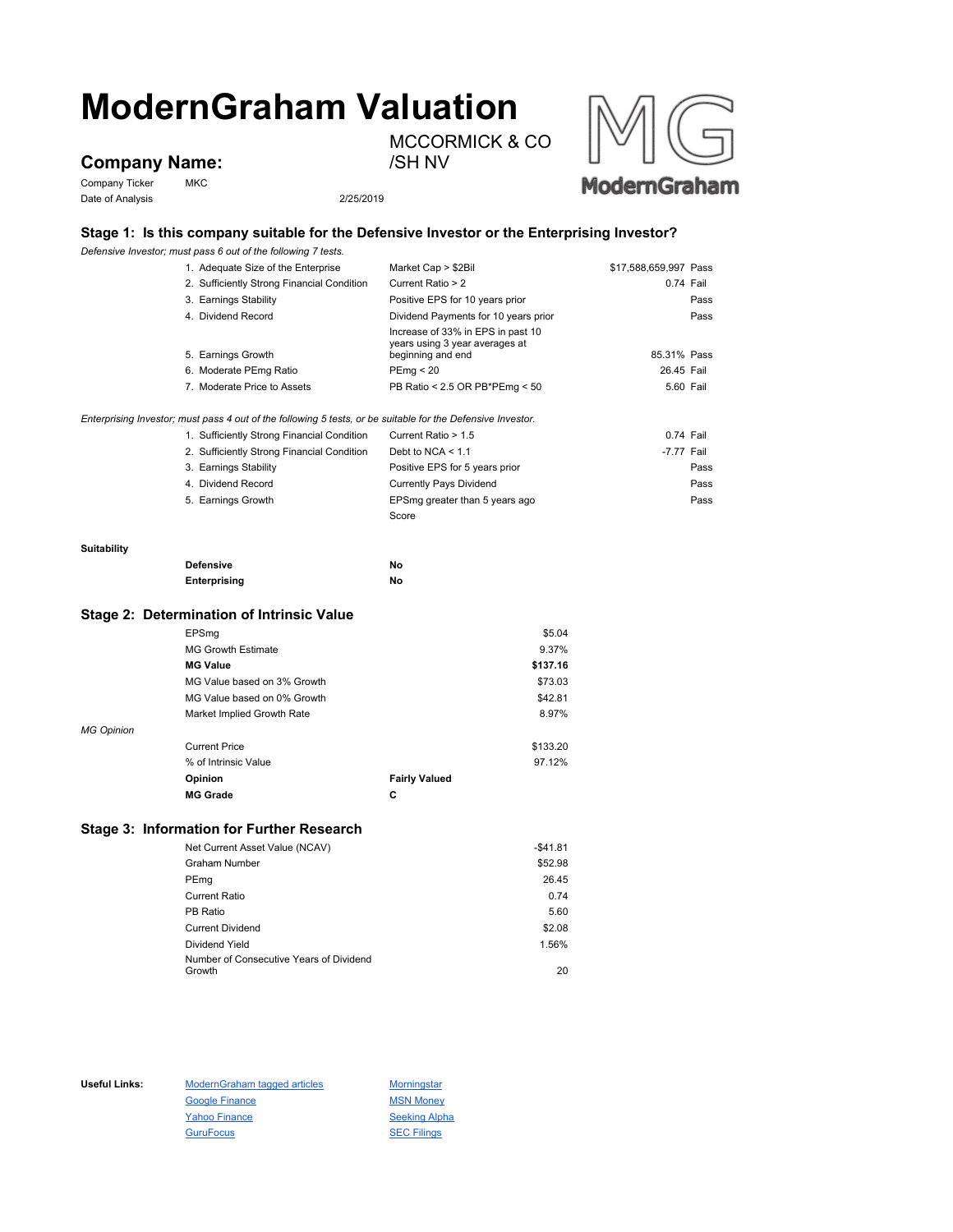| <b>EPS History</b> |        | <b>EPSmg History</b>                 |                  |
|--------------------|--------|--------------------------------------|------------------|
| Next Fiscal Year   |        |                                      |                  |
| Estimate           |        | \$5.18 Next Fiscal Year Estimate     | \$5.04           |
| Nov2018            | \$7.00 | Nov2018                              | \$4.70           |
| Nov2017            | \$3.72 | Nov2017                              | \$3.49           |
| Nov2016            | \$3.69 | Nov2016                              | \$3.32           |
| Nov2015            | \$3.11 | Nov2015                              | \$3.10           |
| Nov2014            | \$3.34 | Nov2014                              | \$3.05           |
| Nov2013            | \$2.91 | Nov2013                              | \$2.86           |
| Nov2012            | \$3.04 | Nov2012                              | \$2.74           |
| Nov2011            | \$2.79 | Nov2011                              | \$2.49           |
| Nov2010            | \$2.75 | Nov2010                              | \$2.24           |
| Nov2009            | \$2.27 | Nov2009                              | \$1.92           |
| <b>Nov2008</b>     | \$1.94 | Nov2008                              | \$1.72           |
| Nov2007            | \$1.73 | Nov2007                              | \$1.59           |
| Nov2006            | \$1.50 | Nov2006                              | \$1.50           |
| Nov2005            | \$1.56 | Nov2005                              | \$1.42           |
| Nov2004            | \$1.52 | Nov2004                              | \$1.29           |
| Nov2003            | \$1.48 | Nov2003                              | \$1.11           |
| Nov2002            |        | \$1.26 Balance Sheet Information     | 11/1/2018        |
| Nov2001            |        | \$0.53 Total Current Assets          | \$1,479,900,000  |
| Nov2000            |        | \$0.99 Total Current Liabilities     | \$2,001,700,000  |
| Nov1999            |        | \$0.72 Long-Term Debt                | \$4,052,900,000  |
|                    |        | <b>Total Assets</b>                  | \$10,256,400,000 |
|                    |        | Intangible Assets                    | \$7,401,200,000  |
|                    |        | <b>Total Liabilities</b>             | \$7,074,200,000  |
|                    |        | Shares Outstanding (Diluted Average) | 133,800,000      |